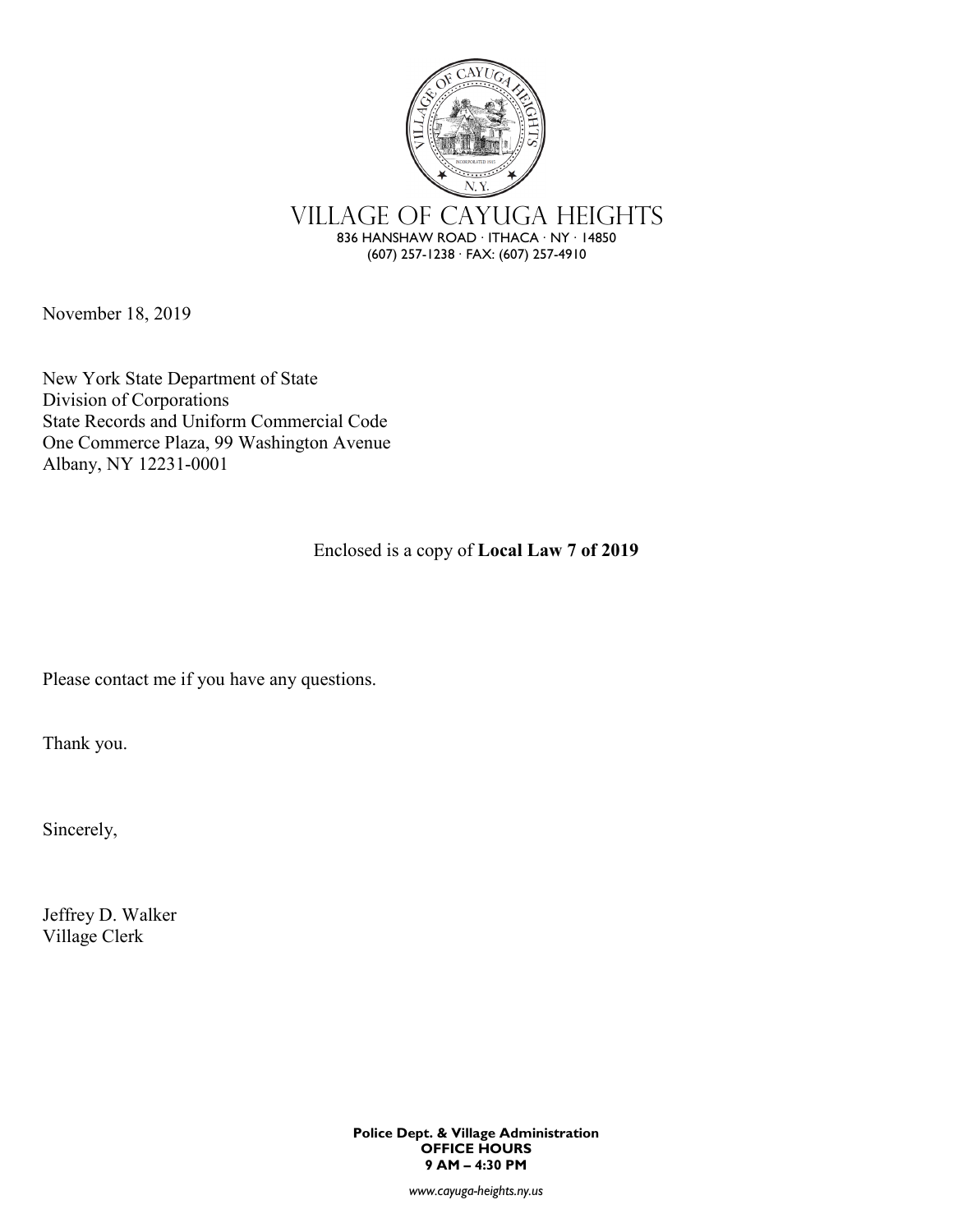New York State Department of State Division of Corporations, State Records and Uniform Commercial Code One Commerce Plaza, 99 Washington Avenue Albany, NY 12231-0001 [www.dos.state.ny.us/corps](http://www.dos.state.ny.us/corps)

| <b>Local Law Filing</b>                     |              |  |
|---------------------------------------------|--------------|--|
|                                             |              |  |
| County City<br><b>Town</b><br>(Select one:) | Village<br>X |  |
| of<br><b>Village of Cayuga Heights</b>      |              |  |
| Local Law No. $7$ of the year 2019          |              |  |

#### **A LOCAL LAW TO AMEND THE ANNUAL SEWER RATES, AS DEFINED IN ARTICLE XII, SEWER RENTS, OF THE VILLAGE OF CAYUGA HEIGHTS ARTICLES**

| Be it enacted by the<br>Board of Trustees<br>(Name of Legislative Body) |              | of the      |
|-------------------------------------------------------------------------|--------------|-------------|
| City<br>County<br>Town<br>(Select one:)                                 | Village<br>X |             |
| of<br><u>Village of Cayuga Heights</u>                                  |              | as follows: |

See Attached Pages 3-4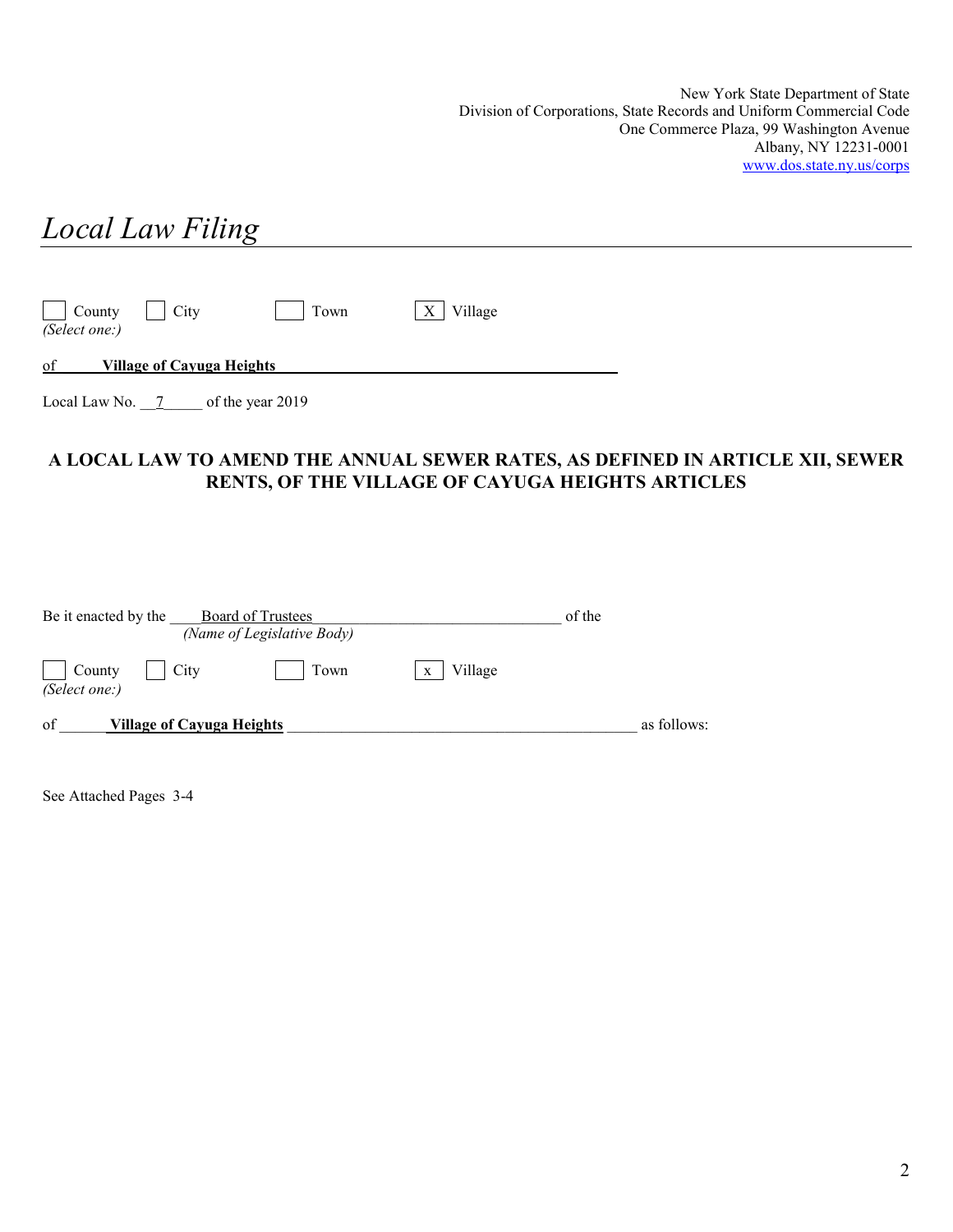# **VILLAGE OF CAYUGA HEIGHTS**

# *LOCAL LAW 7 OF THE YEAR 2019*

## **A LOCAL LAW TO AMEND THE ANNUAL SEWER RATES, AS DEFINED IN ARTICLE XII, SEWER RENTS, OF THE VILLAGE OF CAYUGA HEIGHTS ARTICLES**

Be it enacted by the Board of Trustees of the Village of Cayuga Heights as follows:

#### **Section I. PURPOSE**

The purpose of this Local Law is to establish annual sewer rates of \$2.90/1000 gallons consumed for inside users and a rate of \$4.35/1000 gallons used for outside users, as defined in articles XII, Sewer Rents, of the Village of Cayuga Heights Articles.

## **Section II. AUTHORITY**

This Local Law is enacted pursuant to the grant of powers of local governments provided for in (i) Section 10 of the Municipal Home Rule Law to adopt and amend local laws not inconsistent with the provisions of the New York State Constitution or not inconsistent with any general law relating to its property, affairs, government or other subjects provided for in said Section 10 of the Municipal Home Rule Law, (ii) General Municipal Law Article 14- F, (iii) General Municipal Law Sections 451 and 452, and (iv) Village Law Article 14.

## **Section III. ESTABLISHMENT OF SEWER RATES**

As of January 1, 2020, annual sewer rates shall be established at a rate of \$2.90/1000 gallons used for treatment of waste water originating from properties located within the Village and a rate of \$4.35/1000 gallons used for treatment of waste water originating from properties located outside of the Village.

## **Section IV. SUPERSEDING EFFECT**

All Local Laws, resolutions, rules, regulations and other enactments of the Village of Cayuga Heights in conflict with the provisions of this Local Law are hereby superseded to the extent necessary to give this Local Law full force and effect.

# **Section V. VALIDITY**

The invalidity of any provision of this Local Law shall not affect the validity of any other provision of this Local Law that can be given effect without such invalid provision.

## **Section VI. EFFECTIVE DATE**

This Local Law shall be effective immediately upon filing in the office of the New York State Secretary of State, except that it shall be effective from the date of its service as against a person served with a copy thereof, certified by the Village Clerk, and showing the date of its passage and entry in the Minutes of the Village Board of